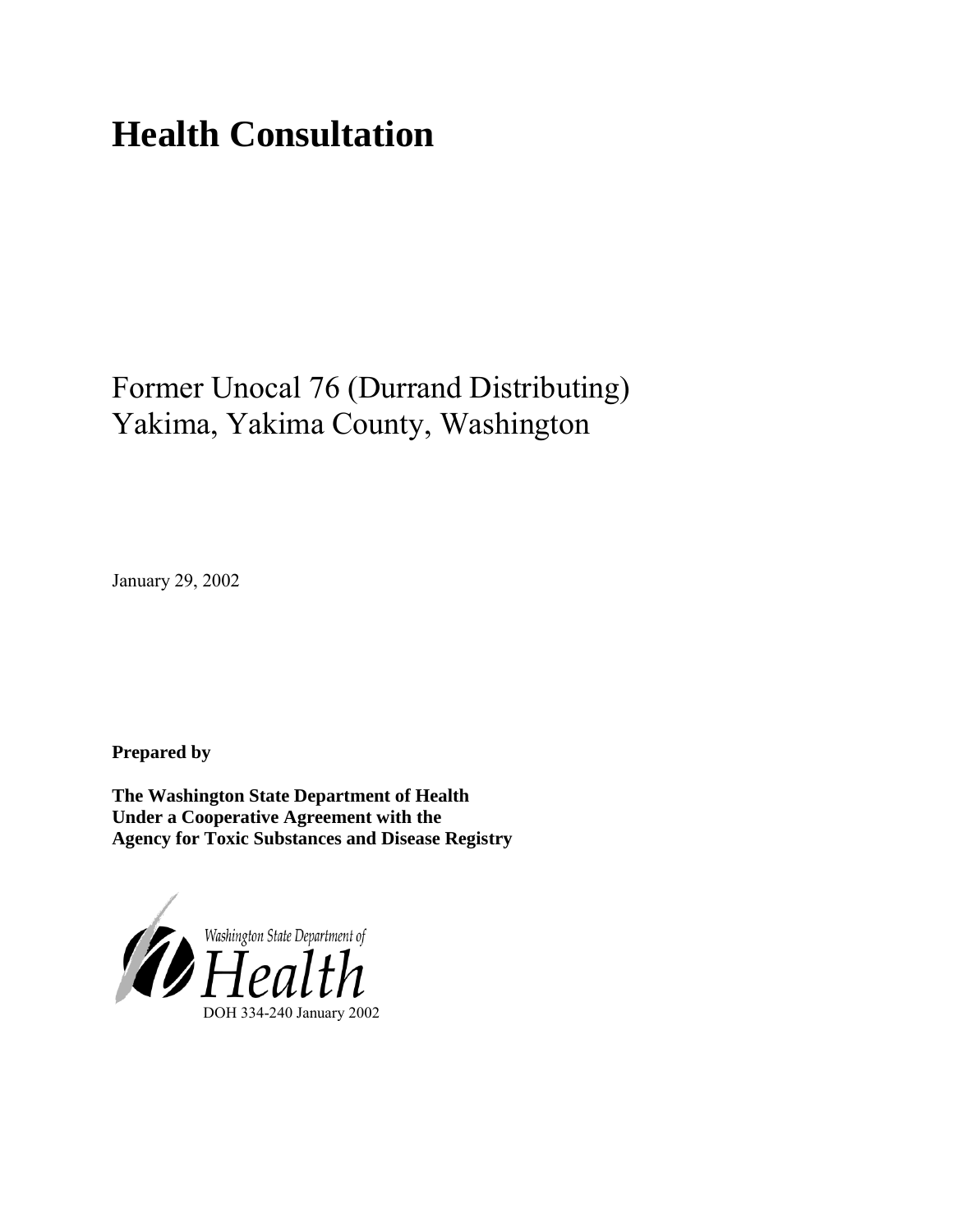#### **Foreword**

The Washington State Department of Health (DOH) has prepared this health consultation in cooperation with the Agency for Toxic Substances and Disease Registry (ATSDR). ATSDR is part of the U.S. Department of Health and Human Services and is the principal federal public health agency responsible for health issues related to hazardous waste. This health consultation was prepared in accordance with methodologies and guidelines developed by ATSDR.

The purpose of this health consultation is to identify and prevent harmful human health effects resulting from exposure to hazardous substances in the environment. The health consultation allows DOH to respond quickly to a request from concerned residents for health information on hazardous substances. It provides advice on specific public health issues. DOH evaluates sampling data collected from a hazardous waste site, determines whether exposures have occurred or could occur, reports any potential harmful effects, and recommends actions to protect public health.

For additional information or questions regarding DOH, ATSDR or the contents of this health consultation, please call the Health Advisor who prepared this document:

Washington State Department of Health Office of Environmental Health Assessments PO Box 47846 Olympia WA 98504-7846 Phone: (360) 236-3370 Toll free: 1-877-485-7316 Website: [http://www.doh.wa.gov/](http://www.doh.wa.gov/consults)consults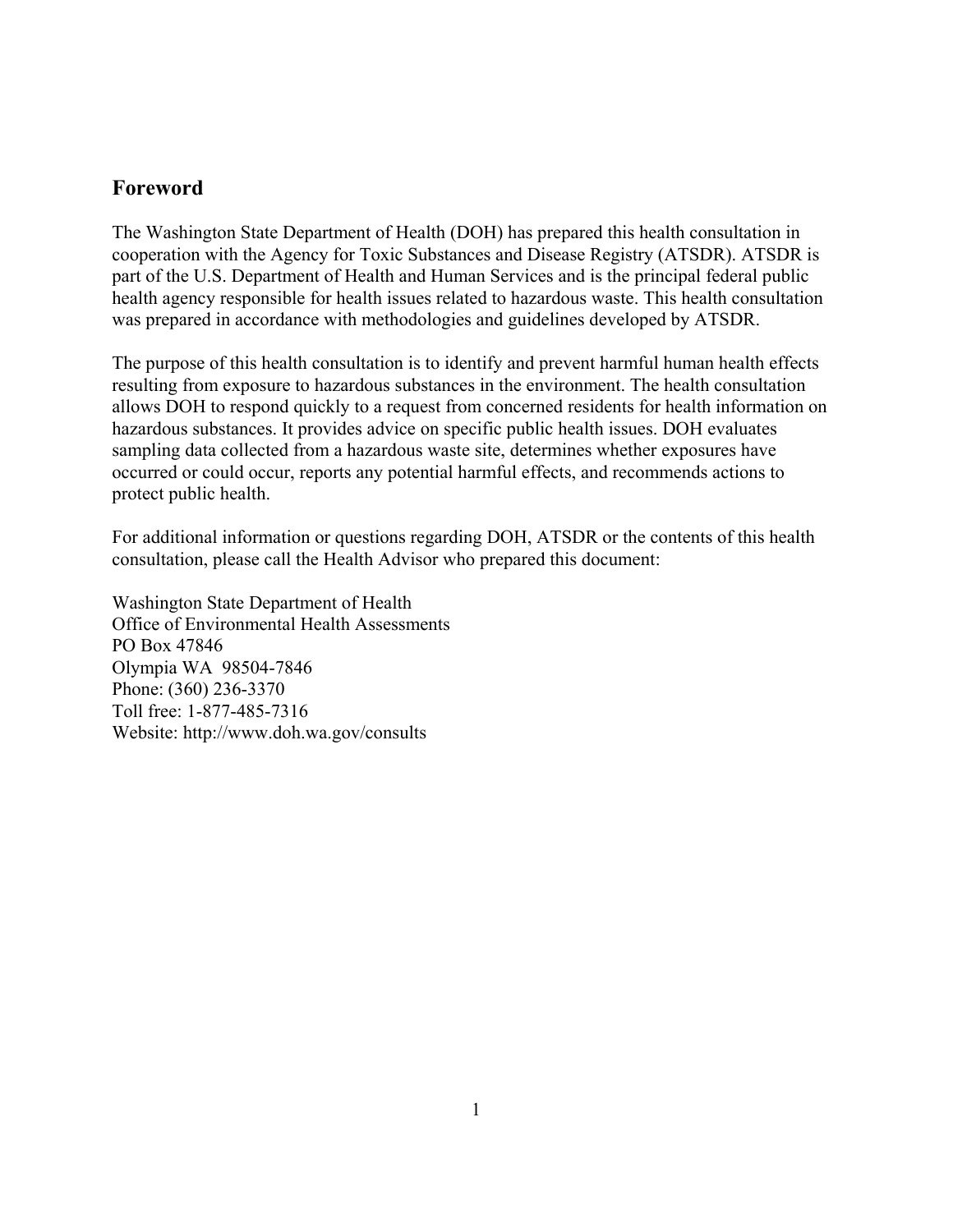### **Glossary**

| <b>Agency for Toxic</b><br><b>Substances and</b><br><b>Disease Registry</b><br>(ATSDR)                                                                                                                                                                                                                                                            | The principal federal public health agency involved with hazardous waste issues,<br>responsible for preventing or reducing the harmful effects of exposure to hazardous<br>substances on human health and quality of life. ATSDR is part of the U.S.<br>Department of Health and Human Services. |  |  |  |
|---------------------------------------------------------------------------------------------------------------------------------------------------------------------------------------------------------------------------------------------------------------------------------------------------------------------------------------------------|--------------------------------------------------------------------------------------------------------------------------------------------------------------------------------------------------------------------------------------------------------------------------------------------------|--|--|--|
| <b>Aquifer</b>                                                                                                                                                                                                                                                                                                                                    | An underground formation composed of materials such as sand, soil, or gravel that<br>can store and/or supply groundwater to wells and springs.                                                                                                                                                   |  |  |  |
| <b>BETX</b>                                                                                                                                                                                                                                                                                                                                       | Benzene, ethylbenzene, toluene, and xylenes                                                                                                                                                                                                                                                      |  |  |  |
| Carcinogen                                                                                                                                                                                                                                                                                                                                        | Any substance that can cause or contribute to the production of cancer.                                                                                                                                                                                                                          |  |  |  |
| <b>Comparison value</b>                                                                                                                                                                                                                                                                                                                           | A concentration of a chemical in soil, air or water that, if exceeded, requires further<br>evaluation as a contaminant of potential health concern. The terms comparison value<br>and screening level are often used synonymously.                                                               |  |  |  |
| Contaminant                                                                                                                                                                                                                                                                                                                                       | Any chemical that exists in the environment or living organisms that is not normally<br>found there.                                                                                                                                                                                             |  |  |  |
| <b>Dose</b>                                                                                                                                                                                                                                                                                                                                       | A dose is the amount of a substance that gets into the body through ingestion, skin<br>absorption or inhalation. It is calculated per kilogram of body weight per day.                                                                                                                           |  |  |  |
| <b>Exposure</b>                                                                                                                                                                                                                                                                                                                                   | Contact with a chemical by swallowing, by breathing, or by direct contact (such as<br>through the skin or eyes). Exposure may be short term (acute) or long term<br>(chronic).                                                                                                                   |  |  |  |
| Groundwater                                                                                                                                                                                                                                                                                                                                       | Water found underground that fills pores between materials such as sand, soil, or<br>gravel. In aquifers, groundwater often occurs in quantities where it can be used for<br>drinking water, irrigation, and other purposes.                                                                     |  |  |  |
| <b>Hazardous substance</b>                                                                                                                                                                                                                                                                                                                        | Any material that poses a threat to public health and/or the environment. Typical<br>hazardous substances are materials that are toxic, corrosive, ignitable, explosive, or<br>chemically reactive.                                                                                              |  |  |  |
| A drinking water regulation established by the federal Safe Drinking Water Act. It<br><b>Maximum</b><br>is the maximum permissible concentration of a contaminant in water that is<br><b>Contaminant Level</b><br>delivered to the free flowing outlet of the ultimate user of a public water system.<br>(MCL)<br>MCLs are enforceable standards. |                                                                                                                                                                                                                                                                                                  |  |  |  |
| Media                                                                                                                                                                                                                                                                                                                                             | Soil, water, air, plants, animals, or any other part of the environment that can<br>contain contaminants.                                                                                                                                                                                        |  |  |  |
| <b>Model Toxics Control</b><br>Act (MTCA)                                                                                                                                                                                                                                                                                                         | The hazardous waste cleanup law for Washington State.                                                                                                                                                                                                                                            |  |  |  |
|                                                                                                                                                                                                                                                                                                                                                   |                                                                                                                                                                                                                                                                                                  |  |  |  |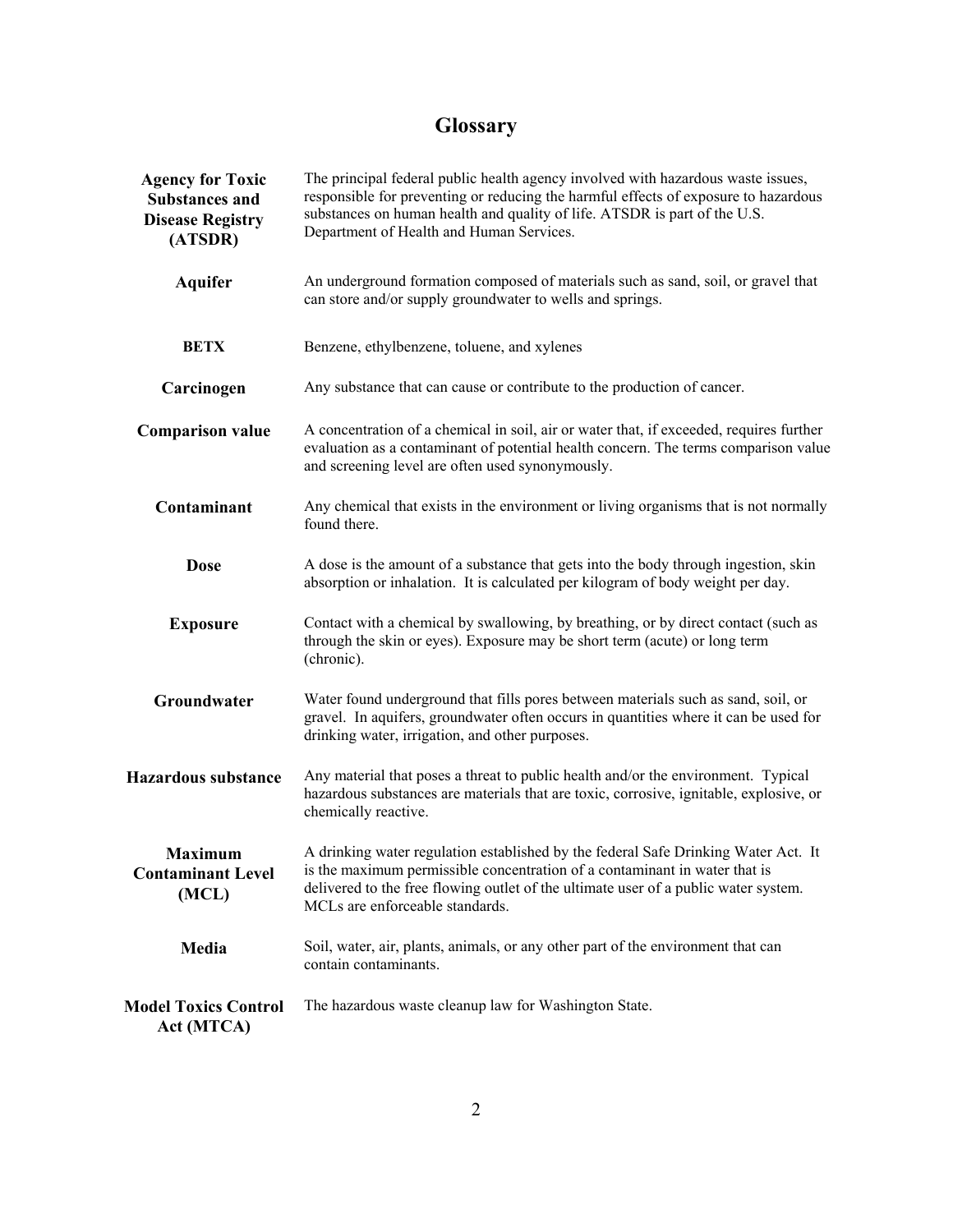| <b>Monitoring wells</b>                               | Special wells drilled at locations on or off a hazardous waste site so water can be<br>sampled at selected depths and studied to determine the movement of groundwater<br>and the amount, distribution, and type of contaminant.                                                                                                     |  |  |
|-------------------------------------------------------|--------------------------------------------------------------------------------------------------------------------------------------------------------------------------------------------------------------------------------------------------------------------------------------------------------------------------------------|--|--|
| Parts per billion<br>(ppb)/Parts per<br>million (ppm) | Units commonly used to express low concentrations of contaminants. For example,<br>1 ounce of trichloroethylene (TCE) in 1 million ounces of water is 1 ppm. 1 ounce<br>of TCE in 1 billion ounces of water is 1 ppb. If one drop of TCE is mixed in a<br>competition size swimming pool, the water will contain about 1 ppb of TCE. |  |  |
| <b>Plume</b>                                          | An area of contaminants in a specific media such as groundwater.                                                                                                                                                                                                                                                                     |  |  |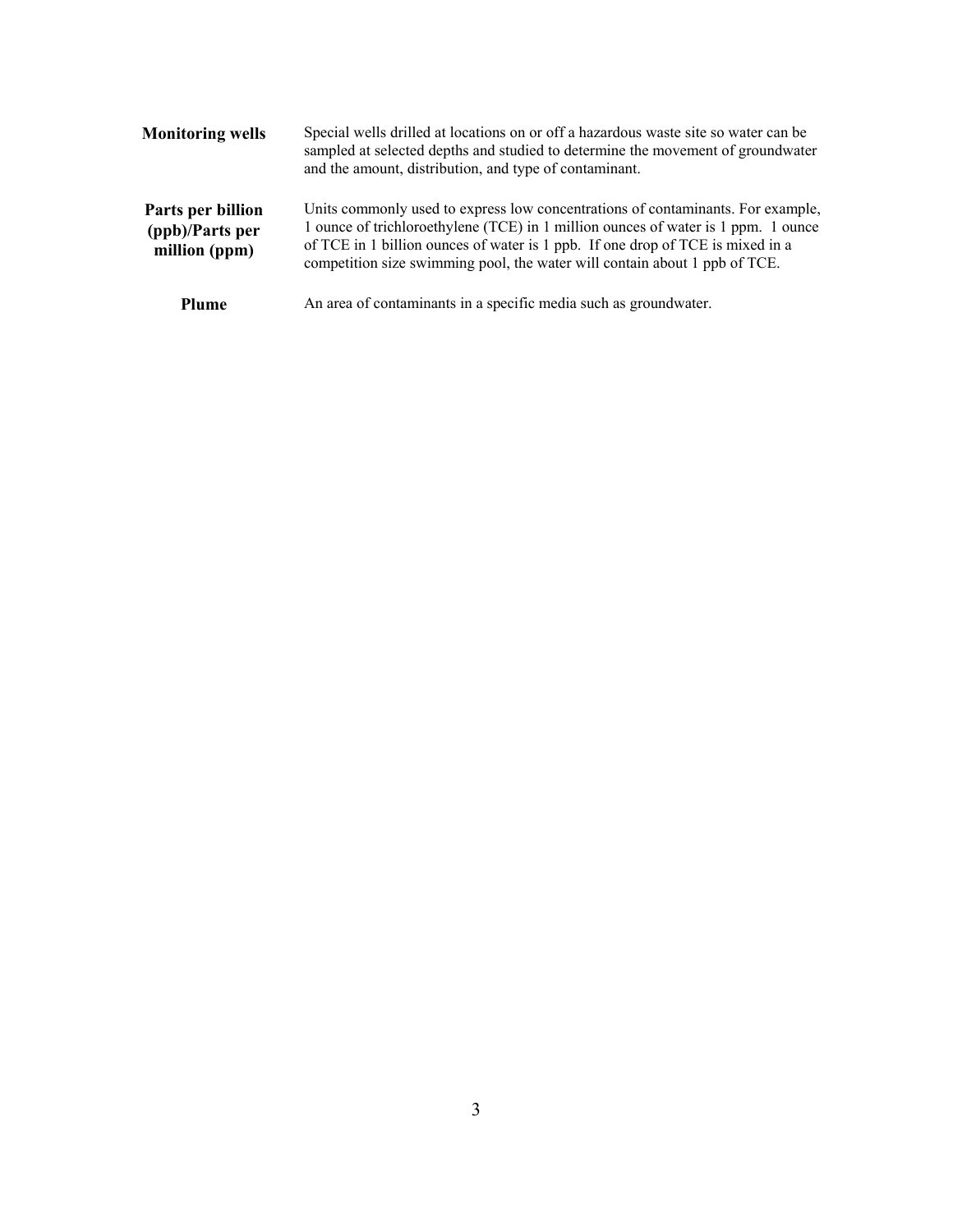#### **Background and Statement of Issues**

The Washington State Department of Health (DOH) has prepared this health consultation at the request of the Washington State Department of Ecology (Ecology), to evaluate the potential human health risks associated with residents living near a petroleum bulk supply terminal.

The facility was established in the 1950s, as *Unocal 76 Products Company*, until it became *Tosco Distributing Company* in March of 1997.<sup>1</sup> The plant is currently known as *Apple Valley Fuel Company, Inc.,* and is located in a mixed residential/commercial area of Yakima, Washington (Figure 1). The site is paved and fenced, and consists of an office, warehouse, an aboveground tank farm consisting of four 20,000 gallon and three 10,000 gallon storage tanks, and a pumping station with dispensers (Figure 2).

A site assessment, performed in October of 1997, found petroleum hydrocarbons in soil and groundwater.<sup>2</sup> Diesel fuel was detected in soil throughout the facility, ranging from 27.5 to 820 ppm. Soil sampling also found heavy oil between 26.7 and 3440 ppm and a maximum concentration of gasoline at 166 ppm.

The surface aquifer is 14 feet below ground surface and was contaminated with gasoline ranging from 183 to 39,500 ppb, diesel ranged from 748 to 388,000 ppb, benzene ranged from 321 to 3,360 ppb, ethyl benzene ranged from 75.5 to 717 ppb, toluene ranged from 20.8 to 6,210 ppb, and xylene ranged from 1.17 to 3,640 ppb,  $(Table 1)$ <sup>1</sup>

There has been no soil removal or cleanup of this site, however, two additional assessments were performed in March and April 1999, and showed no contamination in soil. During this assessment, free product (petroleum products) was found in three monitoring wells in March. This contamination was the result of a subsurface spill.<sup>1</sup> There was no free product found in monitoring wells in April 1999. The most recent groundwater sampling, performed in November of 2000, continues to show one or more BETX compounds and/or the sum of gasoline, diesel, and lube oil-range hydrocarbons exceeding MTCA Method A cleanup levels in samples from two monitoring wells (MW-3 and MW-5), located near the above ground tank farm (Figure 2).<sup>3</sup>

In 1991, Ecology identified nine drinking water wells as far out as one-half mile of the facility (Figure 1). There was no file information indicating the depth of the wells, however, they are all upgradient or cross gradient of any potential TPH plumes.<sup>4</sup> The only exception was one industrial well located one-half mile downgradient from the site. This well is screened within a deeper confined aquifer beneath the surface aquifer.<sup>4</sup> A more recent study indicates that shallow groundwater beneath the site flows south-southeast.<sup>5</sup> A site visit, performed by DOH on March 6, 2001, revealed no private domestic wells within a two block area of site. Discussions with Ecology and local health indicated that all domestic wells described in Figure 1 are believed to be closed since this area has been hooked up to city water. However, a survey of all houses and businesses out to a half-mile radius of the site has not been performed.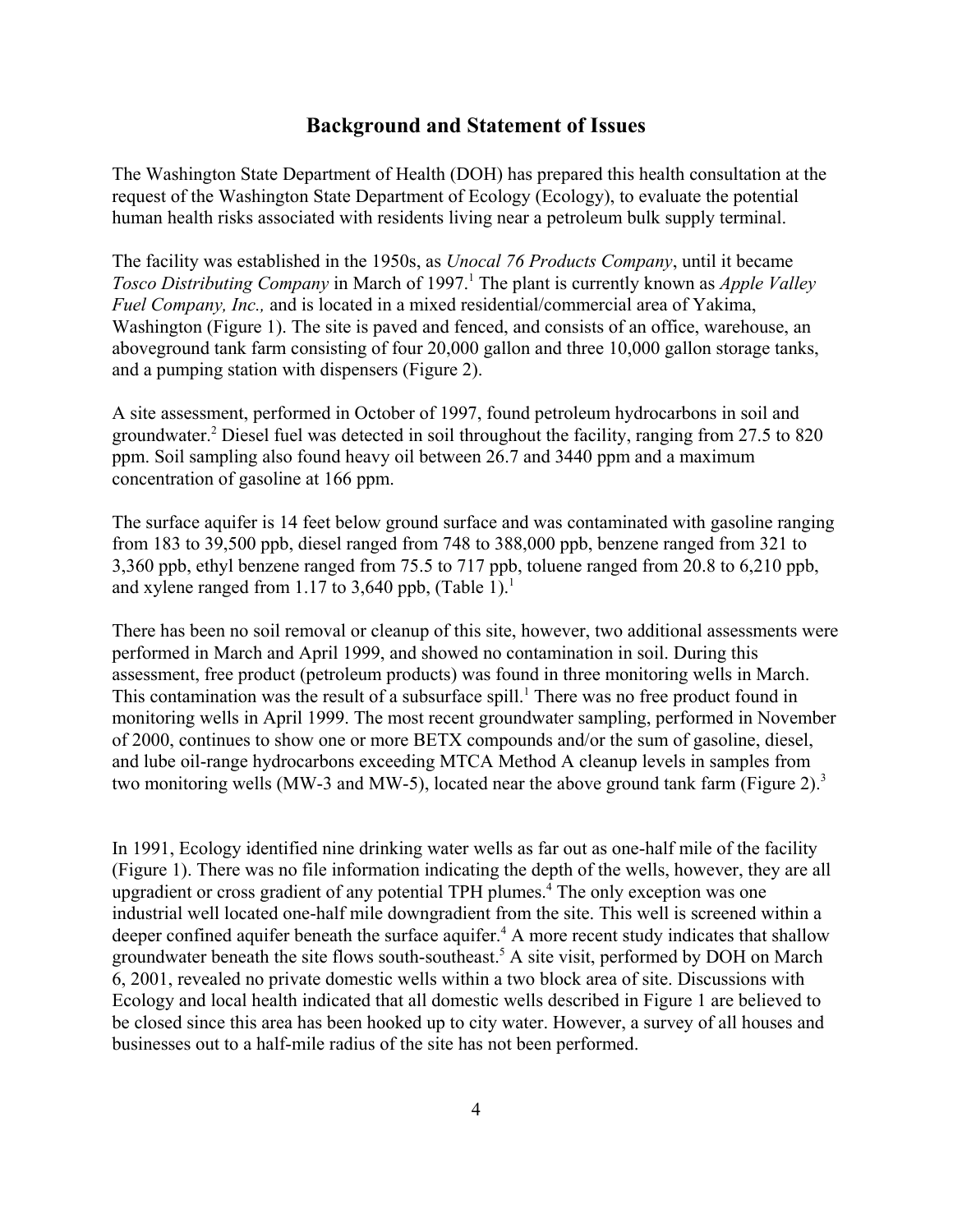#### **Table 1.** Contaminants of concern detected in on-site groundwater monitoring wells at the Apple Valley Fuel site located in Yakima, WA (Sampling from March through September 2000)

| Chemical      | Maximum<br>Concentration (ug/l) | Carcinogenic<br>Comparison Value<br>(ug/l) | Non Carcinogenic<br>comparison value (ug l) |
|---------------|---------------------------------|--------------------------------------------|---------------------------------------------|
| Gasoline      | 39,500                          | <b>NA</b>                                  | 300 (Child RMEG)*                           |
| Diesel        | 388,000                         | <b>NA</b>                                  | 300 (Child RMEG)*                           |
| Heavy Oil     | 814                             | <b>NA</b>                                  | 300 (Child RMEG)*                           |
| Benzene       | 3,360                           | $1$ (CREG)                                 | $5$ (MCL)                                   |
| Ethyl benzene | 717                             | <b>NA</b>                                  | 700 (MCL and LTHA)                          |
| Toluene       | 6,210                           | <b>NA</b>                                  | 200 (Child EMEG)                            |
| Xylenes       | 3,640                           | <b>NA</b>                                  | 2,000 (Child EMEG)                          |

\* - based on pyrene as a surrogate

NA - Not available

EMEG - ATSDR's Environmental Media Evaluation Guide

ug/l - micrograms per liter

Child EMEG - ATSDR's Environmental Media Evaluation Guide for children

CREG - ATSDR's Cancer Risk Evaluation Guide

MCL - Federal Safe Drinking Water Maximum Contaminant Level

#### **Discussion**

Site environmental sampling data were screened using federal (ATSDR and EPA), and state (MTCA method B) health-based criteria (comparison values). Comparison values are mediaspecific concentrations used to select environmental contaminants for further evaluation. Contaminant concentrations below comparison values are unlikely to pose a health threat, and were not further evaluated in this health consultation. Contaminant concentrations exceeding comparison values (Table 1) do not necessarily pose a health threat, but were further evaluated as contaminants of concern to determine whether they are at levels which could result in adverse human health effects.

Groundwater levels in October are higher than in March due to irrigation in the summer and fall. The raising and lowering of groundwater causes a "smear zone," in which contamination is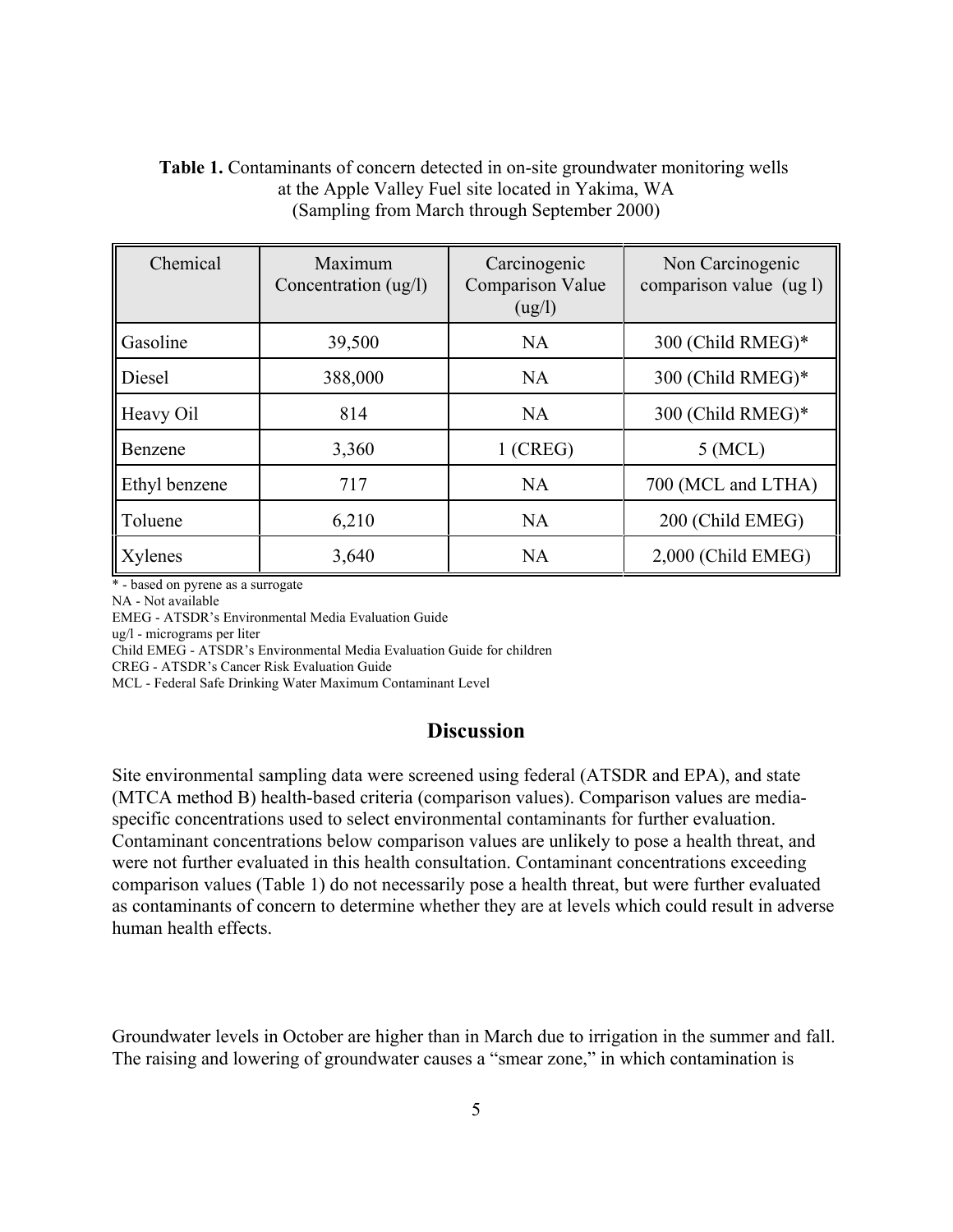saturated by groundwater during the high groundwater season. This contamination is then "smeared" in the soil as the aquifer drops in the winter. This phenomenon may explain why free product has not been found in monitoring wells during winter sampling of wells from which free product has already been removed.<sup>1</sup>

Groundwater travels either north/northeast or southeast depending on the depth. While some onsite groundwater monitoring wells contain TPH at levels above health comparison values, no offsite wells have been found to be contaminated. In addition, there is also no data to indicate that the deep water aquifer has been contaminated.

Based on existing information, ground water does not appear to be a pathway of concern, however, evidence that there are no drinking water wells within a half mile of the site and there is no off-site contamination,

Although there has been no documented evidence of offsite contamination, there also was no file information to show that off-site wells have been sampled, and there's been no survey of all houses and businesses out to a half-mile radius of the site has not been performed. and there are no operating drinking water wells within one-half mile of the facility.

#### **Exposure Pathways and Children**

ATSDR's Child Health Initiative recognizes that the unique vulnerabilities of infants and children deserve special emphasis with regard to exposures to environmental contaminants. Infants, young children, and the unborn may be at greater risk than adults from exposure to particular contaminants. Exposure during key periods of growth and development may lead to malformation of organs (teratogenesis), disruption of function, and even premature death. In certain instances, maternal exposure, via the placenta, could adversely effect the unborn child.

After birth, children may receive greater exposures to environmental contaminants than adults. Children are often more likely to be exposed to contaminants from playing outdoors, ingesting food that has come into contact with hazardous substances, or breathing soil and dust. Pound for pound body weight, children drink more water, eat more food, and breathe more air than adults. For example, in the United States, children in the first 6 months of life drink 7 times as much water per pound as the average adult. The implication for environmental health is that, by virtue of children's lower body weight, given the same exposures, they can receive significantly higher relative contaminant doses than adults.

Children are not exposed to the contaminants originating at the Apple Valley fuel site because contaminated groundwater has not impacted any drinking water wells in the area.

#### **Conclusions**

• Groundwater contamination originating from the Apple Valley Fuel site *represents an indeterminate public health hazard*. Current levels of total petroleum hydrocarbons (TPH) in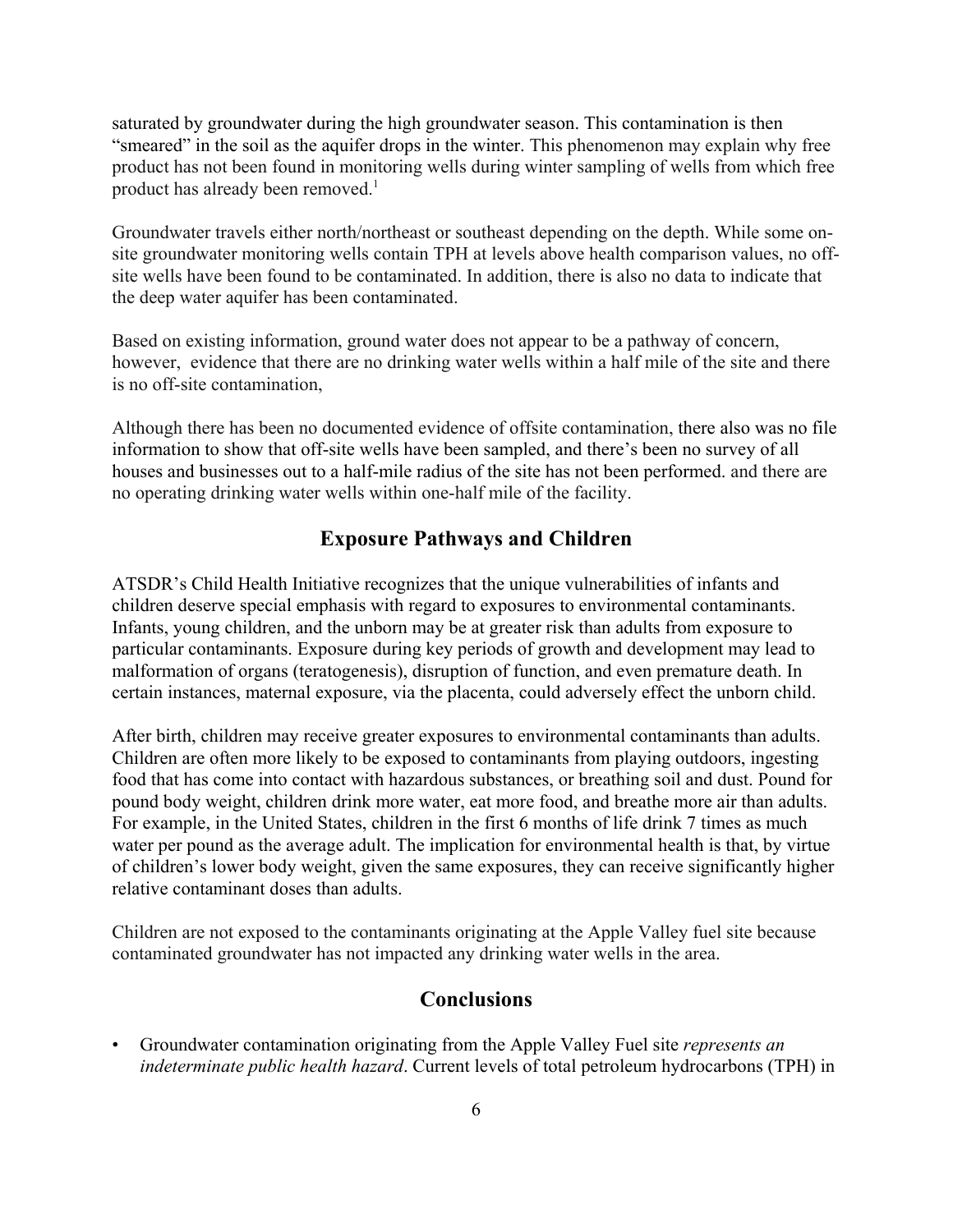on-site groundwater exceed ATSDR comparison values. Although there does not appear to be any drinking water wells off-site, there's been no house to house (or business to business) well survey to confirm this assumption.

#### **Recommendations/Public Health Action Plan**

• Since groundwater beneath the site is contaminated with TPH, a house to house (or business to business) well survey should be performed to assure and there's been no but does not appear to be moving off site. A drinking water well survey of residential and commercial establishments does not appear to be necessary as there have been no complaints and the areas north/northeast and southeast are hooked up to city water.

Copies of this health consultation will be provided to Ecology, Yakima Health Department, and Apple Valley Fuel Company, Inc.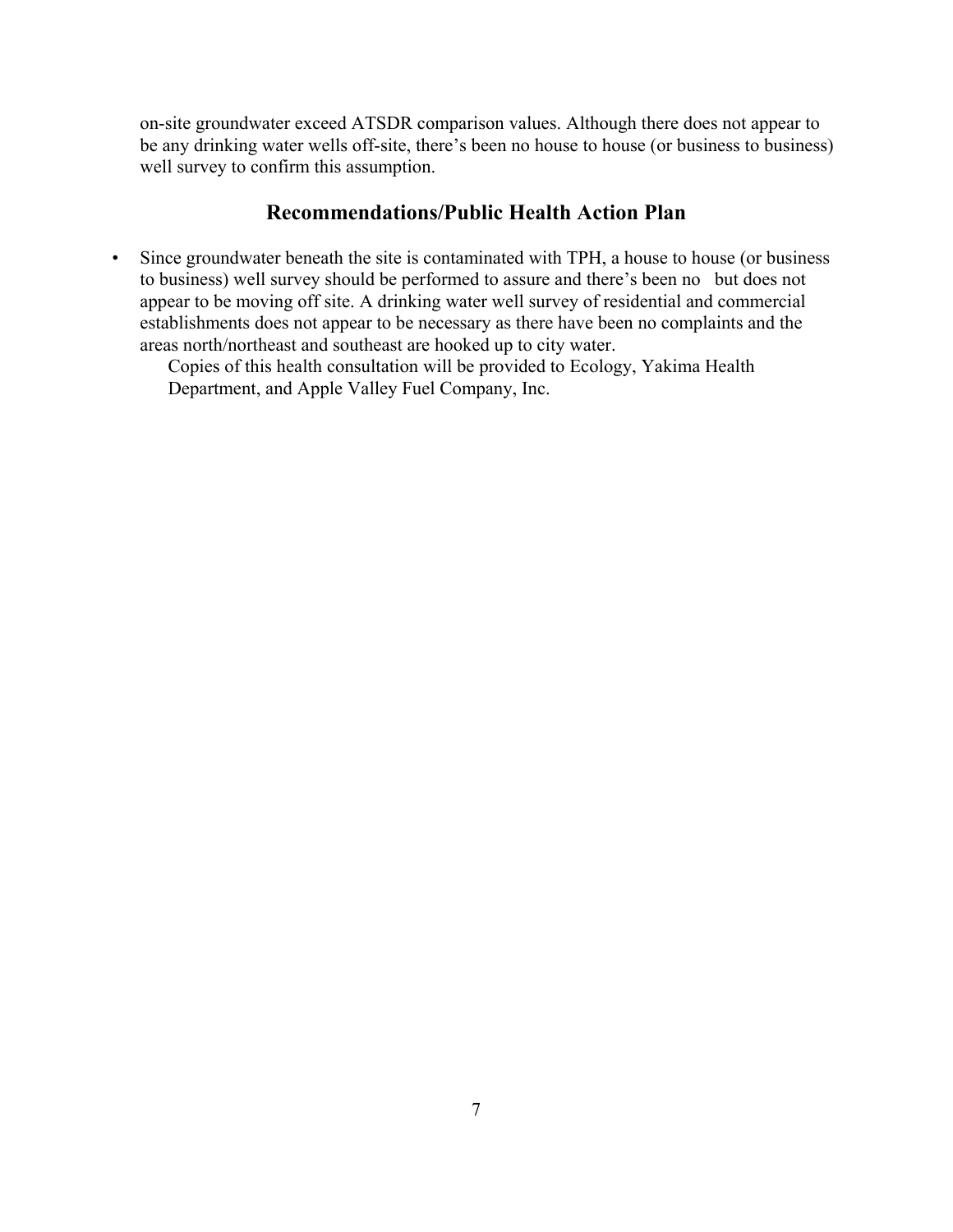### **Preparer of Report**

Steve Matthews Washington State Department of Health Office of Environmental Health Assessments Site Assessment Section